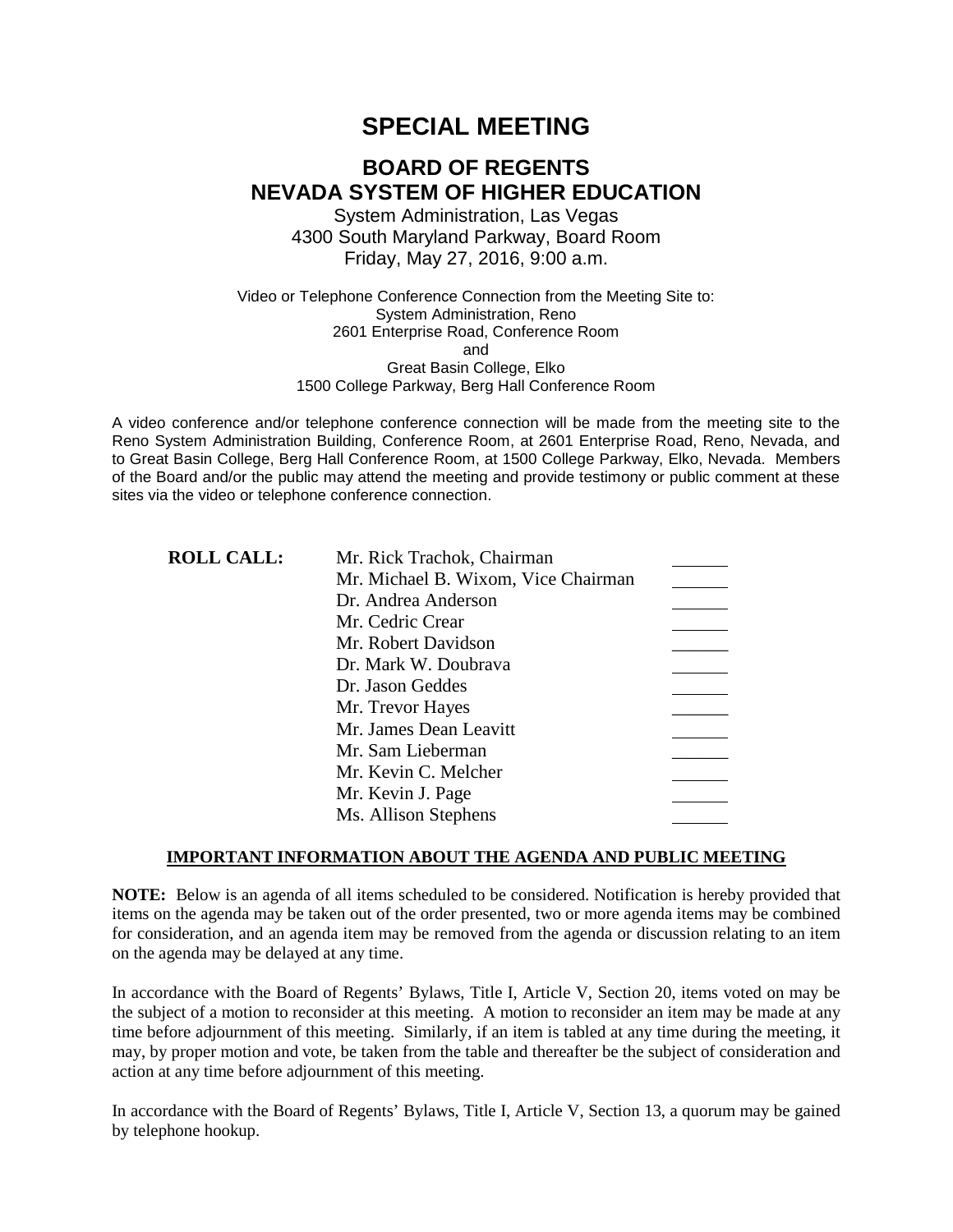Some agenda items are noted as having accompanying reference material. Reference material may be accessed on the electronic version of the agenda by clicking the reference link associated with a particular item. The agenda and associated reference material may also be accessed on the Internet by visiting the Board of Regents' website at:

<http://system.nevada.edu/Nshe/index.cfm/administration/board-of-regents/meeting-agendas/>

Many public libraries have publicly accessible computer terminals. Copies of the reference material and any additional support materials that are submitted to the Board of Regents' Office and then distributed to the members of the Board of Regents after the mailing of this agenda but before the meeting, will be made available as follows: 1. Copies of any such materials are available at the Board of Regents' Office at 2601 Enterprise Road, Reno, Nevada and the Board of Regents' Office at 4300 South Maryland Parkway, Las Vegas, Nevada. A copy may be requested by calling Keri Nikolajewski at (702) 889-8426; 2. Copies of any such materials will also be available at the meeting site.

Reasonable efforts will be made to assist and accommodate physically disabled persons attending the meeting. Please call the Board Office at (775) 784-4958 in advance so that arrangements may be made.

# **CALL TO ORDER – ROLL CALL**

## **PLEDGE OF ALLEGIANCE**

### **1. PUBLIC COMMENT INFORMATION ONLY**

Public comment will be taken during this agenda item. No action may be taken on a matter raised under this item until the matter is included on an agenda as an item on which action may be taken. Comments will be limited to two minutes per person. Persons making comment will be asked to begin by stating their name for the record and to spell their last name. The Board Chair may elect to allow additional public comment on a specific agenda item when that agenda item is being considered.

In accordance with Attorney General Opinion No. 00-047, as restated in the Attorney General's Open Meeting Law Manual, the Board Chair may prohibit comment if the content of that comment is a topic that is not relevant to, or within the authority of, the Board of Regents, or if the content is willfully disruptive of the meeting by being irrelevant, repetitious, slanderous, offensive, inflammatory, irrational or amounting to personal attacks or interfering with the rights of other speakers.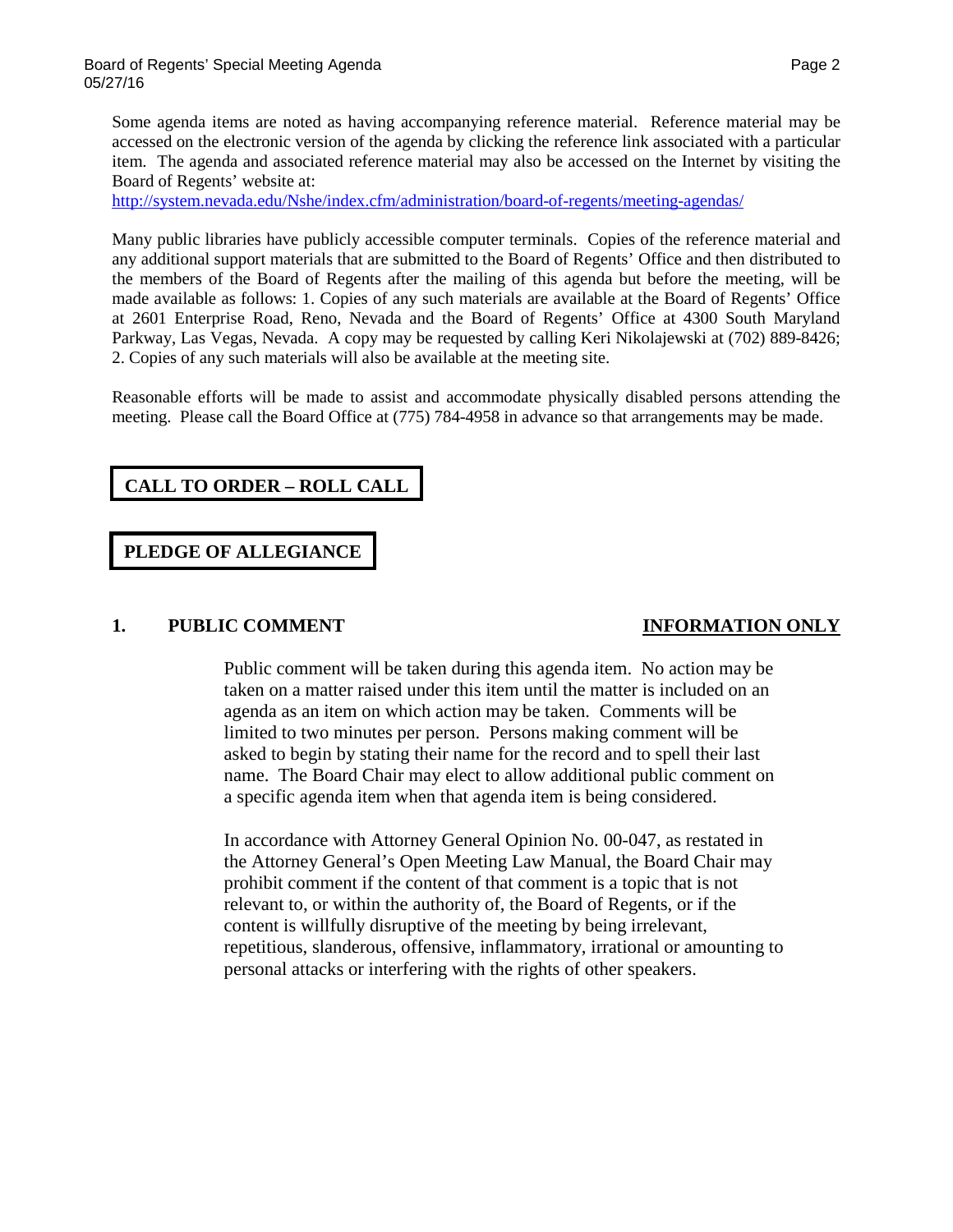### **2. APPOINTMENT, ACTING CHANCELLOR FOR POSSIBLE ACTION**

Pursuant to NSHE Code *(Title 2, Chapter 1, Section 1.5.5)*, during a vacancy in the position of Chancellor, the Board of Regents may appoint an acting Chancellor. The Board will consider for approval the appointment of John V. White as the acting Chancellor of the NSHE. The Board will also consider for approval the contract and terms for the acting Chancellor. *[\(Refs. BOR-2a](http://system.nevada.edu/tasks/sites/Nshe/assets/File/BoardOfRegents/Agendas/2016/may-mtgs/bor-refs-527/BOR-2a.pdf) an[d BOR-2b\)](http://system.nevada.edu/tasks/sites/Nshe/assets/File/BoardOfRegents/Agendas/2016/may-mtgs/bor-refs-527/BOR-2b.pdf)*

*FISCAL IMPACT: Salary and benefits costs.*

## **3. NEW BUSINESS INFORMATION ONLY**

Items for consideration at future meetings may be suggested. Any discussion of an item under "New Business" is limited to description and clarification of the subject matter of the item, which may include the reasons for the request.

## **4. PUBLIC COMMENT INFORMATION ONLY**

Public comment will be taken during this agenda item. No action may be taken on a matter raised under this item until the matter is included on an agenda as an item on which action may be taken. Comments will be limited to two minutes per person. Persons making comment will be asked to begin by stating their name for the record and to spell their last name. The Board Chair may elect to allow additional public comment on a specific agenda item when that agenda item is being considered.

In accordance with Attorney General Opinion No. 00-047, as restated in the Attorney General's Open Meeting Law Manual, the Board Chair may prohibit comment if the content of that comment is a topic that is not relevant to, or within the authority of, the Board of Regents, or if the content is willfully disruptive of the meeting by being irrelevant, repetitious, slanderous, offensive, inflammatory, irrational or amounting to personal attacks or interfering with the rights of other speakers.